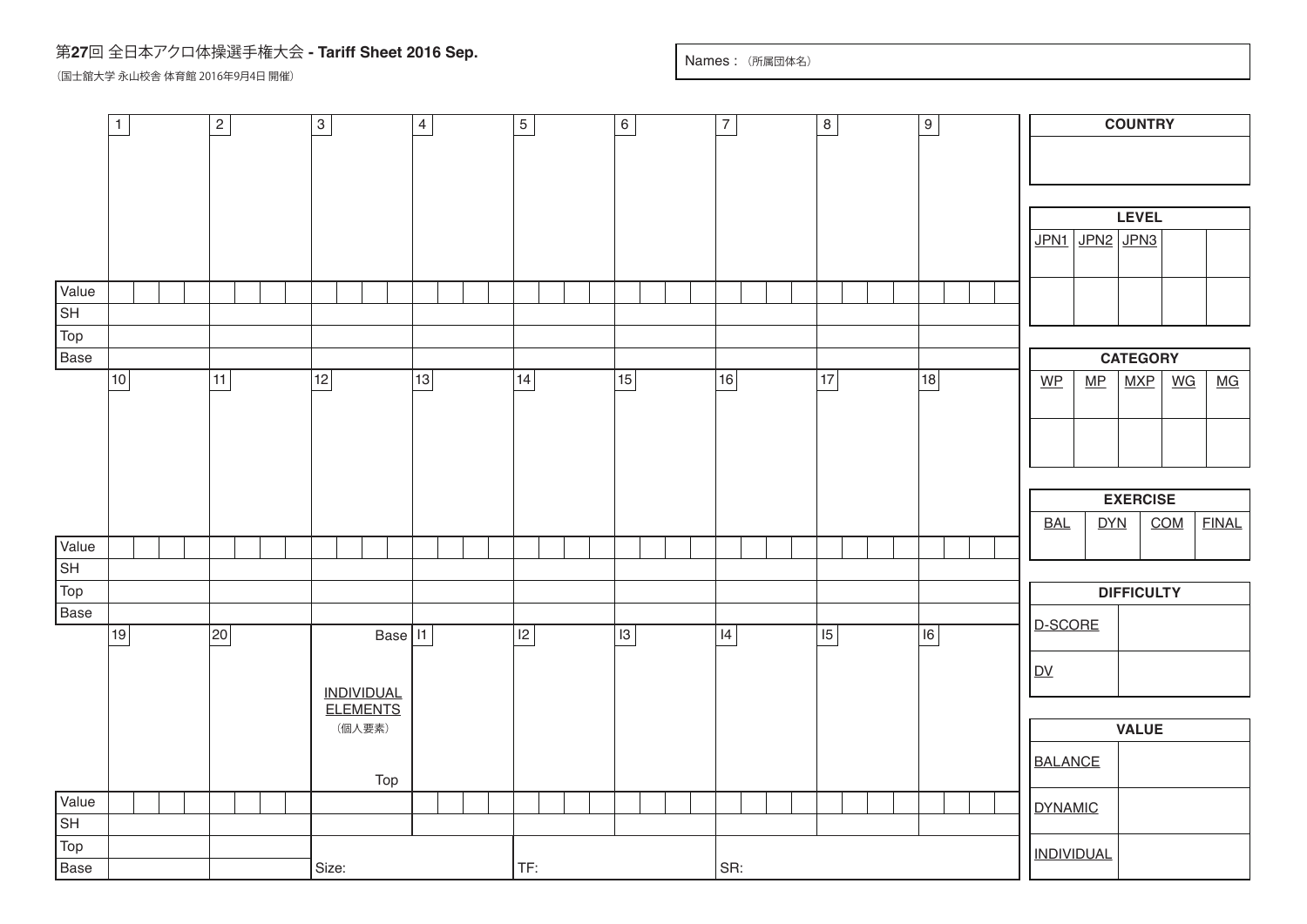## 第27回 全日本アクロ体操選手権大会 **- Tariff Sheet 2016 Sep.** *(* **自太 )** Names : (所属団体名) (国士舘大学 永山校舎 体育館 2016年9月4日 開催)



日本体操協会クラブ

**COUNTRY** 1 2 3 4 5 6 7 8 9 3" 3" 3" 難度表より実施する技を 1枠に1つずつ記入する (手書き可) 2<sub>Co</sub> R **LEVEL** ← 図は切り貼りでも棒人間でも可 JPN1 JPN2 JPN3 Value 3 .3 .2 2 X lsн ROW I ROW II Top ← P18~19 の技番号を記入31/A-A16 | | | | | | | | | | | | 60-Tab1-G Base **CATEGORY**  $WP$  MP  $MXP$  WG MG 10 | 11 | 12 | 13 | 14 | 15 | 16 | 17 | 17 X **EXERCISE** BAL DYN COM FINAL X Value SH Top **DIFFICULTY** Base D-SCORE 10.000 Base | I1 | 19 | 20 | Base | 11 | 2<sub>"</sub> | 12 | 13 | 14 | 14 | 15 | 16 2" P22 の個人要素を記入 DV .5 INDIVIDUAL ELEMENTS (個人要素) **VALUE** そねま BALANCE .5 Top Value DYNAMIC **SH** AG Bal 3 | AG Flex 2 | AG Agility 1 Top INDIVIDUAL Base Size: TF: SR: